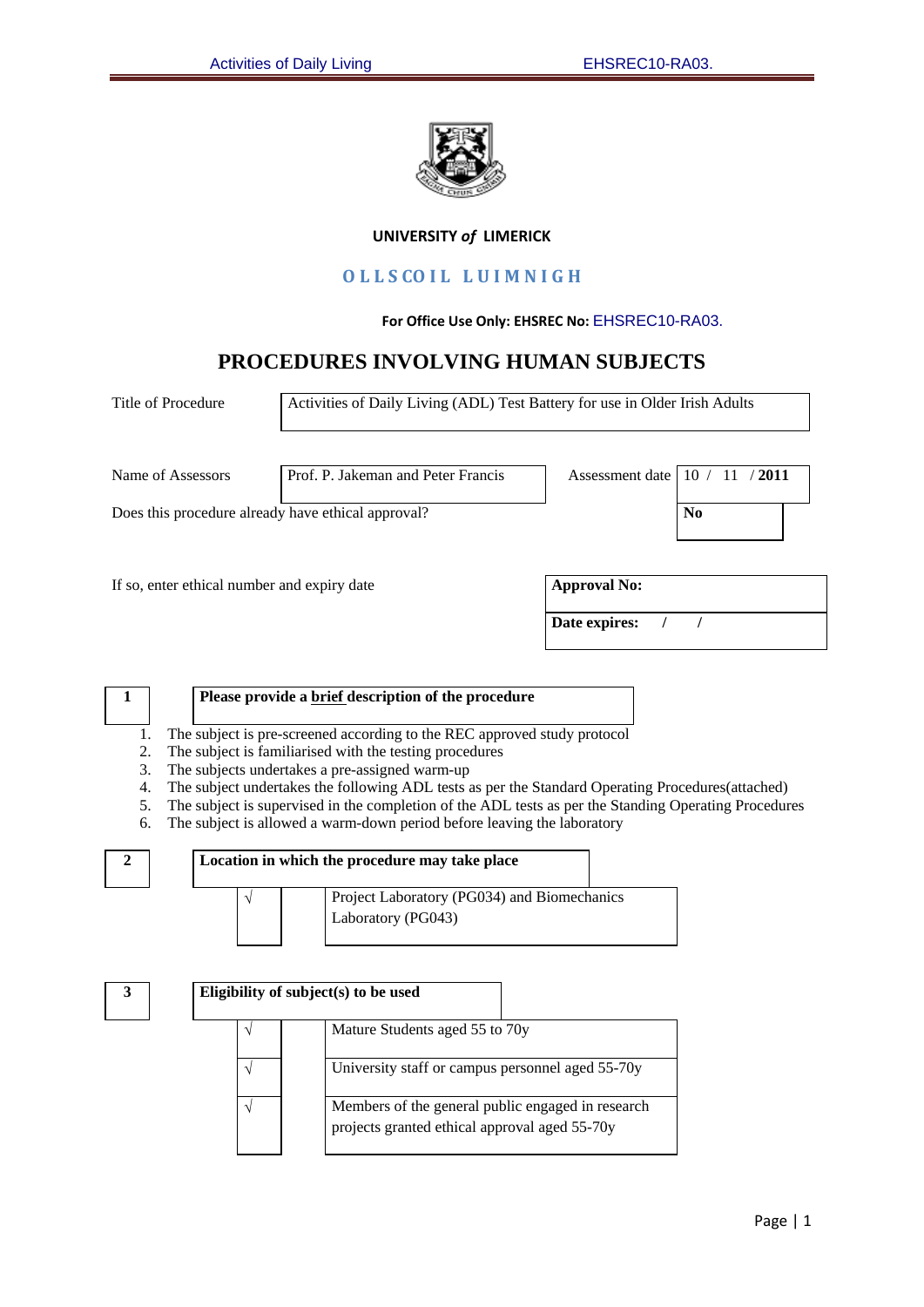$\sqrt{ }$ 





#### **Risk to the subject:**

These procedures are well tolerated in the majority of subjects. The risk to the subject is considered to be minimal. The subject may feel some discomfort. This discomfort may include feelings of muscle soreness and joint stiffness that may persist for 2-3 days following the testing procedures.

#### **Risk to the experimenter:**

There is no perceived risk to the experimenter in the Standard Operating Procedures for this test. The following are precautions specific to this procedure:

1. All power leads and cables tracking to any instrument must be firmly secured.

| ٠<br>٦<br>۹<br>$\sim$ |  |
|-----------------------|--|
|                       |  |

**5 Action to be taken in the event of a foreseeable emergency**

#### **Action to be taken with reference to the subject feeling unwell at any stage throughout this procedure:**

- 1. Stop the procedure immediately and, if appropriate, remove the subject from any hazard or danger
- 2. Check vital signs airways, breathing and circulation (ABC). Subjects are placed supine with lower limbs raised to improve blood flow and counteract the vasovagal influence. Check blood pressure.
- 3. Apply CPR if required.
- 4. First aid personnel would be contacted, and an ambulance would be requested if necessary.
- 5. The University Medical Centre number is 2534 (9:00 am to 5:00 pm)
- 6. The University emergency number is 3333



**7 Other documentation required for this assessment?**



Standard Operating Procedures (attached)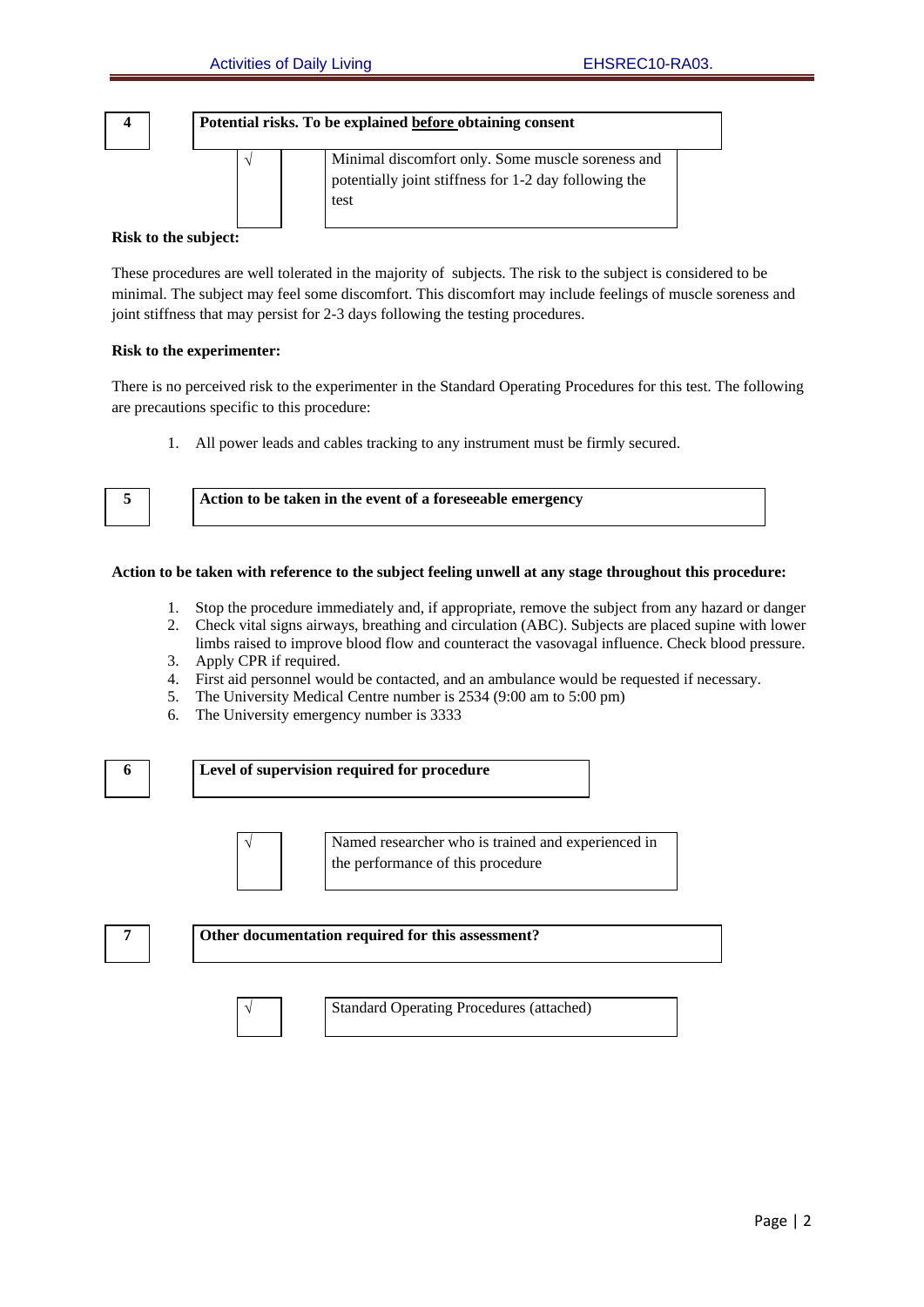# **Standard Operating Procedure**

**Activities of Daily Living (ADL)**

# **November 2011**

| <b>Contents</b>                                              | Page |
|--------------------------------------------------------------|------|
| 1) Background<br>Purpose<br>Personnel                        | 4    |
| 2) Repeated Chair Rise Test<br>Purpose<br>Procedure          | 4    |
| 3) Sit and Reach Test<br>Purpose<br>Procedure                | 4    |
| 4) Walking Test<br>Purpose<br>Procedure                      | 5    |
| 5) Measurement of hand-grip strength<br>Purpose<br>Procedure | 6    |
| 7) Balance and Jump Tests<br>Purpose<br>Procedure            | 7    |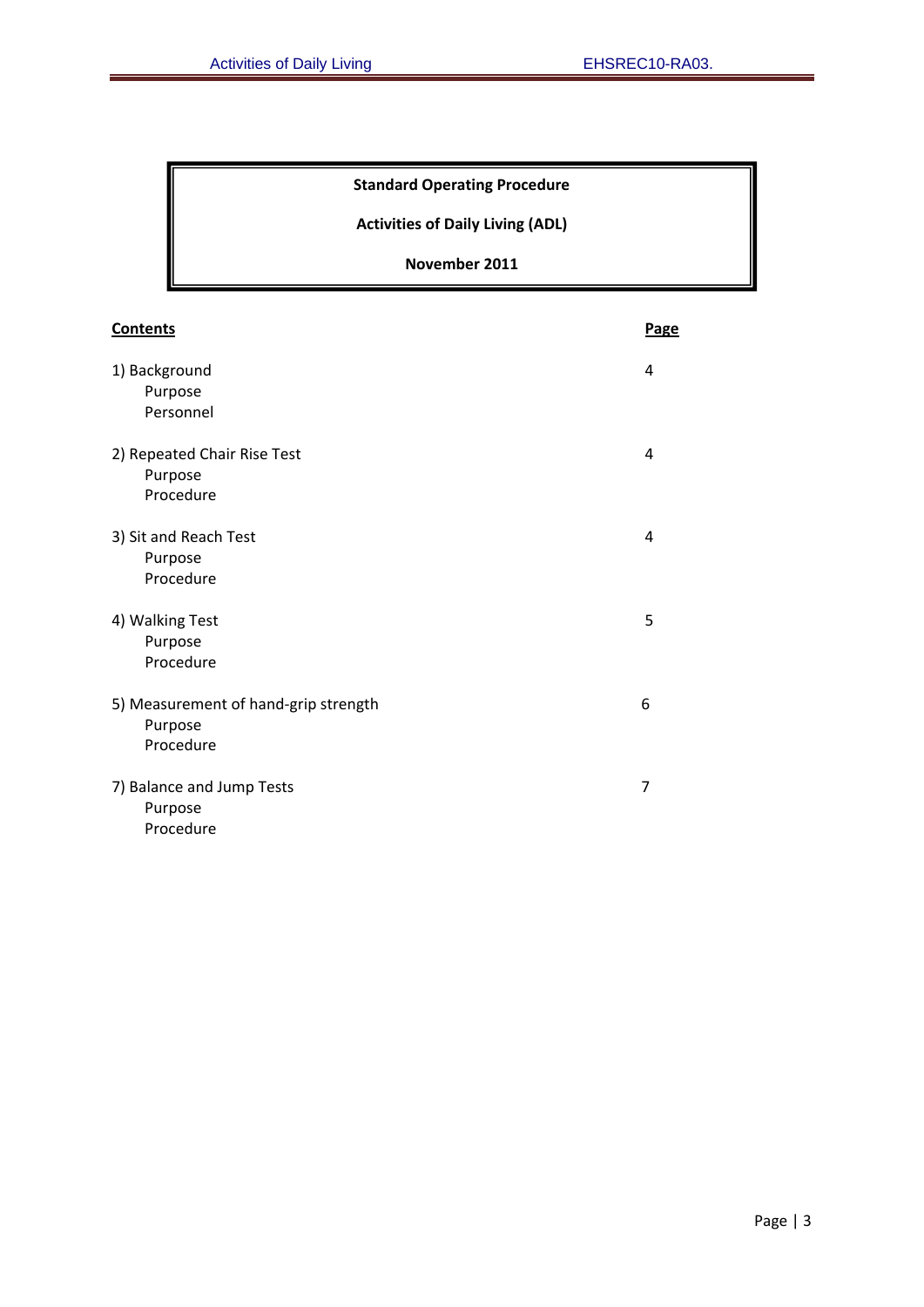# **1) Background**

**Purpose:** Standardised tests that simulate activities of daily living are useful tools to assess the functional independence of an older person. This document has been constructed to provide general guidance to study personnel on how to conduct the procedures involved in measurement of performance in completing these 6 separate, simulated activities of daily living.

## **Personnel**

For the purpose of this document, a researcher is defined as a member of staff or post-graduate student of the University of Limerick fully trained in the procedures referred to in this document and competent to supervise undergraduate students in the conduct of these procedures. The researcher is responsible for:

- 1. The experimental set up, conduct of the test and laboratory area in which the test is conducted.
- 2. Ensuring the required pre-test checks on the subject approved by the relevant REC are completed and signed off by the principal investigator or person delegated to this task.
- 3. The calibration and safe working of all equipment used in the ADL test battery.
- 4. The appropriate level of feedback to the subject (if allowed by the research design) and appropriate storage of data (as dictated by relevant REC approval).

# **2) The Repeated Chair Rise Test**

**Purpose:** The purpose of the chair rise test is to assess individual's ability to rise from a chair. As one of the most important activities of daily living the chair rise test is an important component of an ADL battery. This document has been constructed to provide general guidance to study personnel on how to conduct the procedures involved in the repeated measurement of chair rising.

**Set Up:** The set-up of the chair is important to undertake a safe and effective test.

## **Procedure:**

- 1) Having appropriately adjusted the chair for his/herself, the researcher will firstly demonstrate the test to the subject.
- 2) The researcher then adjusts the chair so the subject's feet easily touch the floor. The researcher will position the subject on the chair according to stature, a small person will not touch the backrest. The appropriate and safe set up of the subject on the chair is the responsibility of the researcher.
- 3) With the subject's feet firmly on the ground, and his/her arms crossed around the chest the researcher instructs the subject to stand and sit 5 times.
- 4) The researcher times the subject from initially standing to the standing position on the  $5<sup>th</sup>$ stance.

# **3) The Sit and Reach Test**

**Purpose:** The purpose of this test is to assess hamstrings and low back flexibility. The assessment of these muscle groups is important as tightness is a cause of lumbar lordosis and forward pelvic tilts associated with low back pain. Restriction in these areas may also inhibit general ambulation. This document has been constructed to provide general guidance to study personnel on how to conduct the procedures involved in the repeated measurement of flexibility.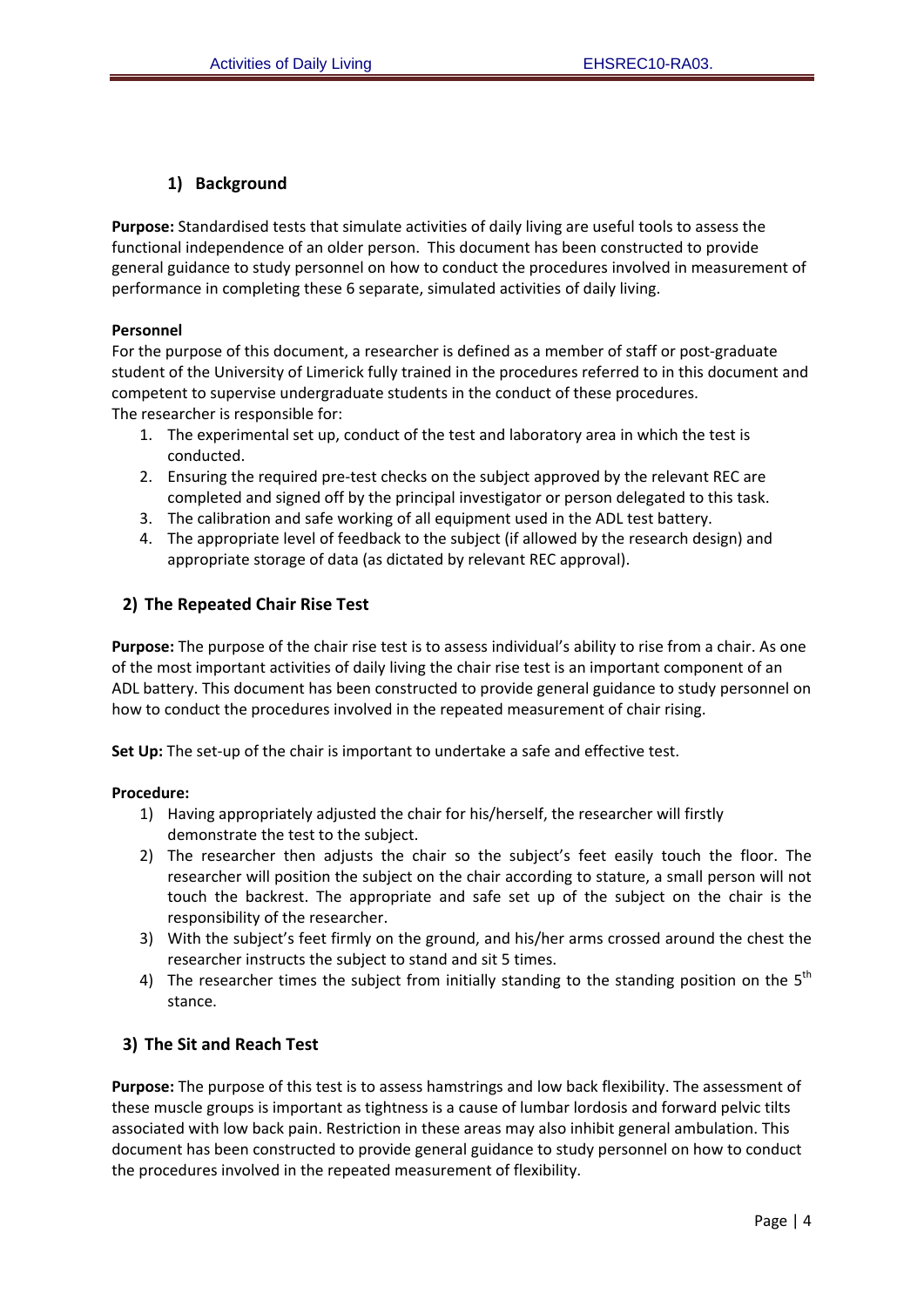#### **Procedure:**

- 1) Having appropriately adjusted the chair for his/herself, the researcher will firstly demonstrate the test to the subject.
- 2) The researcher positions the subject sitting on the edge of a chair with one knee bent at 90° and one leg extended fully with foot flexed.
- 3) The researcher instructs the subject to reach forward as far as possible.
- 4) If the subject reaches their toe a score of 0 is recorded by the researcher.
- 5) If the subject does not reach their toe the researcher records by how much, using a measuring tape, and records a minus value in cm.
- 6) If the subject reaches beyond their toes the researcher records by how much, using a measuring tape, and records a positive value in cm.
- 7) The researcher repeats the measure twice on each side.

## **4) The 10m walk test**

**Purpose:** The 10m walk test is used to assess an individual's habitual walking speed. For example the speed they would walk to the shops. There are 5 separate components of this test. This document has been constructed to provide general guidance to study personnel on how to conduct the procedures involved in the repeated measurement of walking speed.

#### **Procedure:**

- 1. The researcher is responsible for positioning the timing gates so the subject may easily and safely walk through them along the marked walking track. The accurate and safe set up of the timing gates is the responsibility of the researcher.
- 2. The researcher lines up the gates opposite each other, 1m apart, at 0m and 10m.When the gates are properly aligned no noise will be heard from the monitor.
- 3. Having set up the timing gates, the researcher then explains and demonstrates the procedure to the subjects. Describe the habitual walking speed as their normal walking speed, for example, "the speed at which you would walk to the shops".
- 4. **Habitual walking speed**. The researcher positions the subject at the start of the track, marked by a black line, and instructs them to walk at their normal walking speed (e.g. when going to the shops) to the end of the track at which point the subject turns right away from the gates. This measurement is repeated TWICE.
- 5. **Maximal walking speed:** The researcher then instructs the subject to return to start line to measure maximal walking speed. The researcher instructs the person to walk as fast as they can through the gates without running. The subject turns right after passing through the last gate and returns on the outside of the track. This measurement is repeated TWICE.
- 6. The researcher then marks two lines within the speed gates a distance of 25cm apart.
- 7. **25 cm walk.** The researcher instructs the subject to walk 10m through the speed gates as before whilst remaining inside the 25cm band. If the subject moves outside of the band, the subject must repeat the measure. The researcher records the time taken for TWO successful trials.
- 8. **15 cm walk.** The researcher then marks two lines within the speed gates a distance of 15cm apart. The researcher instructs the subject to walk 10m through the speed gates as before whilst remaining inside the 15cm band. If the subject moves outside of the band, the subject must repeat the trial. The researcher records the time taken for TWO successful trials.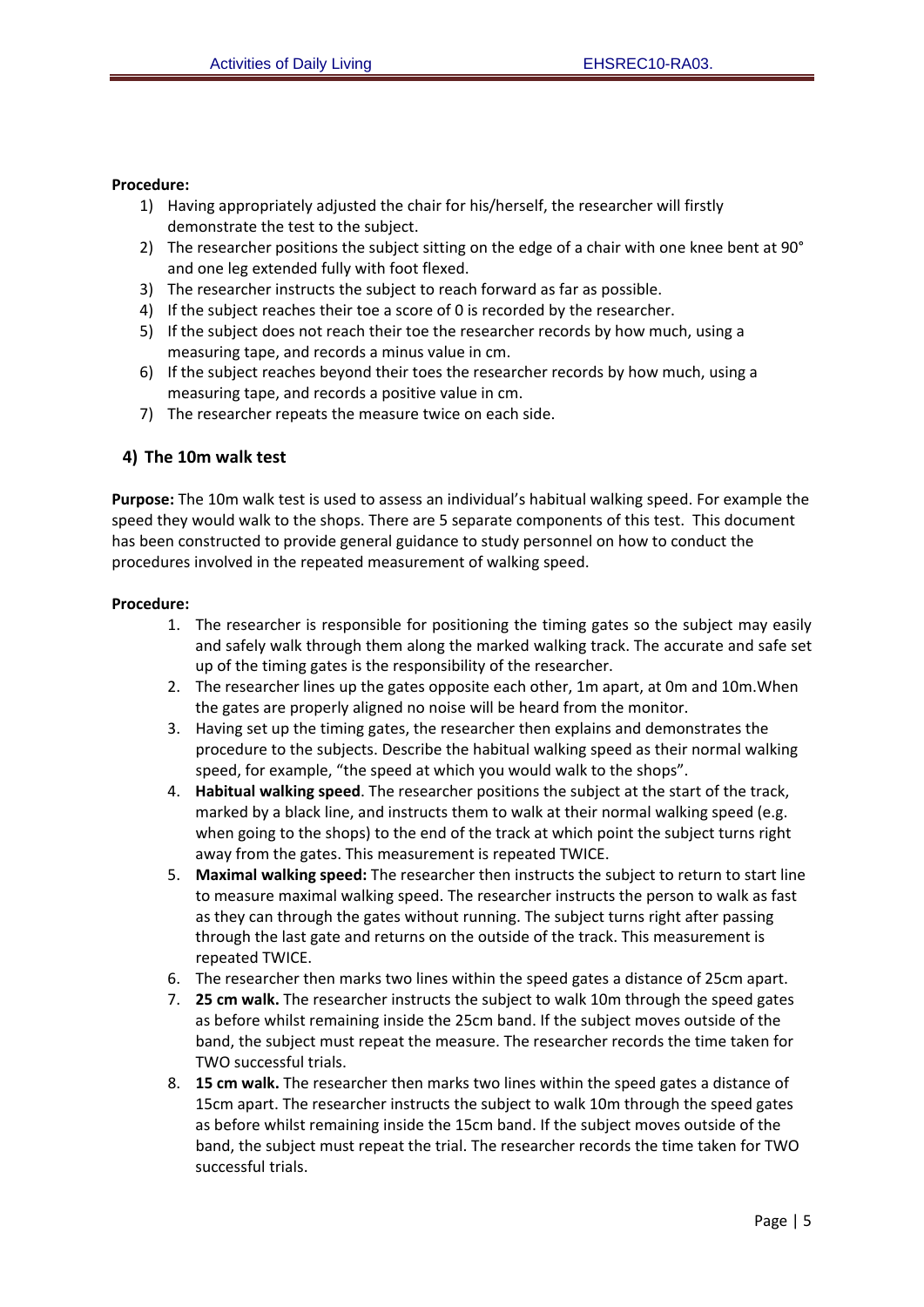- 9. **Talking (B or C).** The research then removes all internal lines and instructs the subjects to walk the 10m as per section 4 above (normal walking speed). The researcher asks the subject to name as many animals beginning with the letter B or C (choose one) while completing the 10m walk. The researcher records the time taken for ONE successful trial.
- 10. **Picking up**: The researcher then places a number of small hand‐held weights along the ten metre track. The researcher instructs the subject to walk along the 10m track picking up the weights as the subject progresses. The subject turns left after the speed gate and returns down the outside of the track. The researcher records the time taken for TWO successful trials.
- 11. **Package**: The researcher then positions the subject at the start line with a cardboard box held out in front of them. The researcher instructs the subject to walk holding the cardboard box at each side, arms straight so that the box is in front of their thighs and walks until they pass the second timing gate as per section 4 above (normal waking speed). The subject turns right after the speed gate and returns down the outside of the track. The researcher records the time taken for TWO successful trials.
- 12. **Obstacles**: The researcher places a number of small obstacles (hurdles) along the ten metre track. The hurdles are adjusted for the height of the subject. The researcher positions the subject in front of the black line and instructs him/her to walk down the track passing the gates without knocking any hurdles. This involves stepping over the hurdles. The researcher records the time taken for TWO successful trials.
- 13. **Obstacles with sunglasses**: Finally, the researcher provides the subject with sunglasses. The researcher instructs the subject to perform the same test as the previous, stepping over each hurdle along the 10m track. The researcher records the time taken for TWO successful trials.

# **5) Hand‐grip strength**

**Purpose:** Hand‐grip strength is probably the most widely used field‐based measure of a person's 'strength'. Normative data are available for most populations, male and female. This document has been constructed to provide general guidance to study personnel on how to conduct the procedures involved in the measurement of hand‐grip strength.

## **Procedure:**

- 1. The researcher is to demonstrate the procedure to the subject before giving them the dynamometer.
- 2. The researcher will adjust the handle width so that it is appropriate for the subject.
- 3. To proceed, the subject is asked to stand with the dynamometer held in the dominant hand, arms by their sides.
- 4. Remind the subject that the handle will not move but they need to squeeze as hard as they can for 3‐4 seconds.
- 5. Two trials should be made with a pause of about 10-20 seconds between each trial to avoid the effects of muscle fatigue.